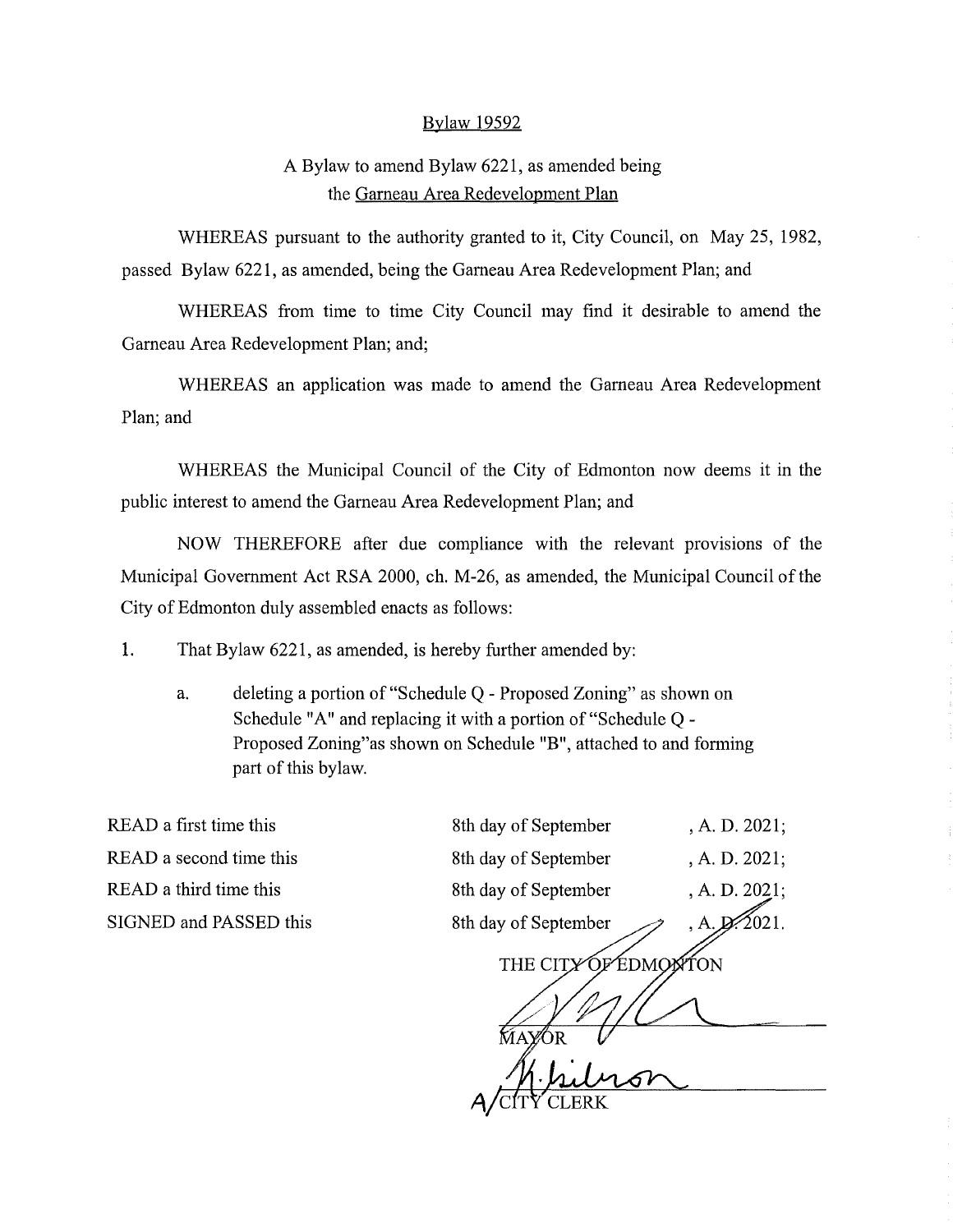$\frac{\lambda}{N}$ 

Garneau SCHEDULE Q

Area Redevelopment Plan



# **Zoning** `as of July 2021

- RA7 Low Rise Apartment
- RA8 Medium Rise Apartment
- RA9 High Rise Apartment
- RF6 Medium Density Multiple Family
- CNC Neighbourhood Convenience Commercial
- CO Commercial Office
- DC1 Direct Development Control Provisions
- DC2 Site Specific Development Control Provisions
- US Urban Service<br>AJ Alternative Juri
- AJ Alternative Jurisdiction<br>AP Public Parks
- **AP** Public Parks<br>**PU** Public Utlity
	- Public Utlity

Note: Map does not reflect Overlays